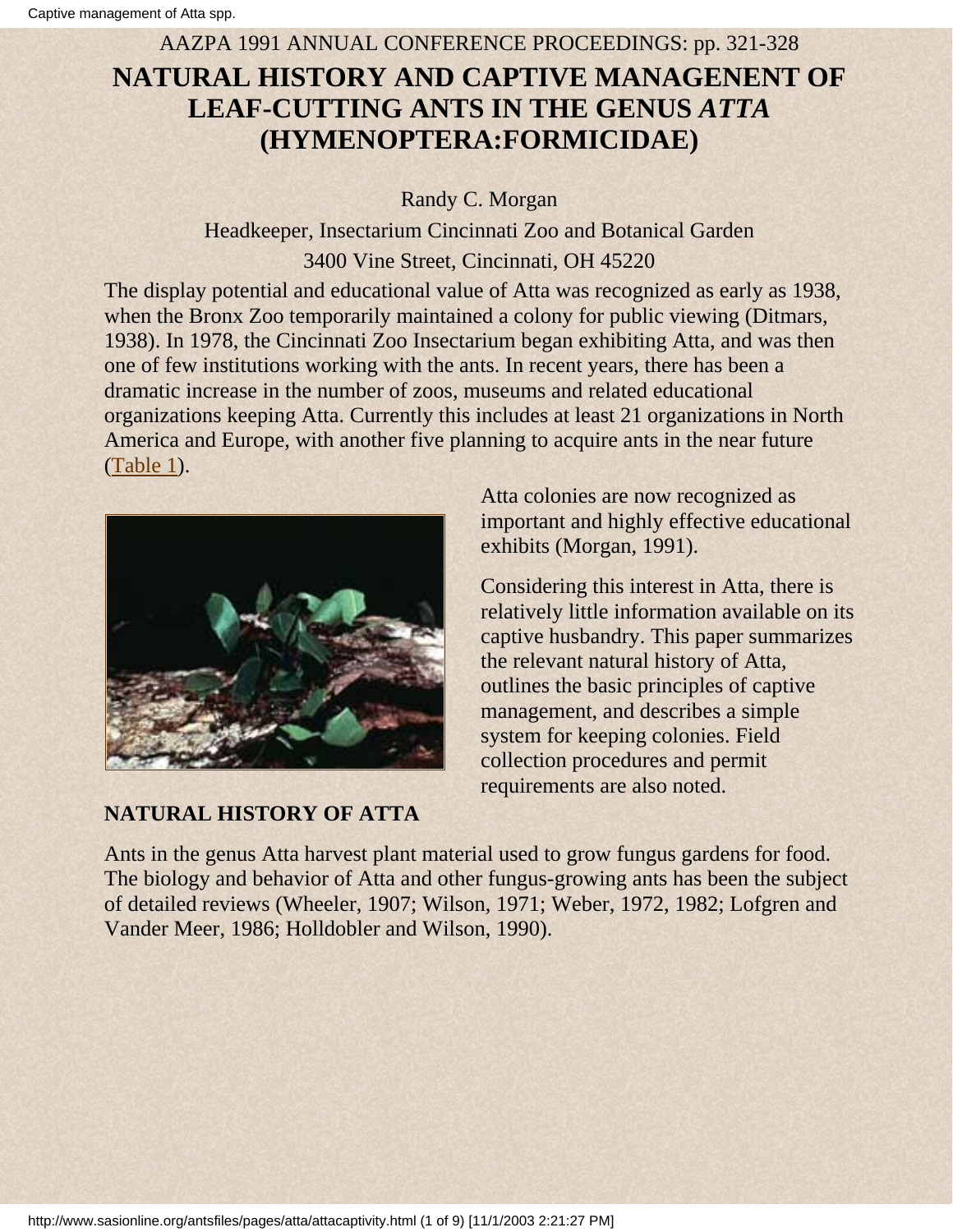**Biogeography:** The genus Atta, containing 15 species, is native only to the New World and occurs primarily in moist tropical habitats in South and Central America, and Mexico. However, a few species have adapted to harsher climates, like A. mexicana, found in the hot deserts of Mexico and southern Arizona, and A. texana, occurring exclusively in Texas and Louisiana.

**Social organization:** Atta demonstrates one of the most complex social organizations known for any kind of ant. Its colonies typically consist of a single fertile queen and numerous sterile female workers.





The massive queens, over 20-mm long, are specialized for egg production and give rise to worker populations as large as several million individuals. The workers-are strongly polymorphic, varying in length from about 2-15 mm, permitting a high degree of task specialization. Generally, the smallest workers tend to remain in the nest and serve as nursemaids and gardeners, medium-sized workers gather plant material and maintain the nest, while the largest workers function as soldiers.

**Nest structure and function:** Established nests are large, extend several meters or more into the ground, and contain hundreds of fungus gardens. The nest architecture is complex and adapted to control the fungus gardens' environment. Subterranean garden chambers provide high humidity conditions required by the fungus. Central passageways above the gardens vent stale air and heat produced by fungal decomposition, while the nest is ventilated in turn with fresh air drawn in through peripheral tunnels. A lower system of passages drains the chambers to prevent flooding. In dry periods the ants reduce nest openings, abandon gardens in the upper tiers, and move deeper into moist soil.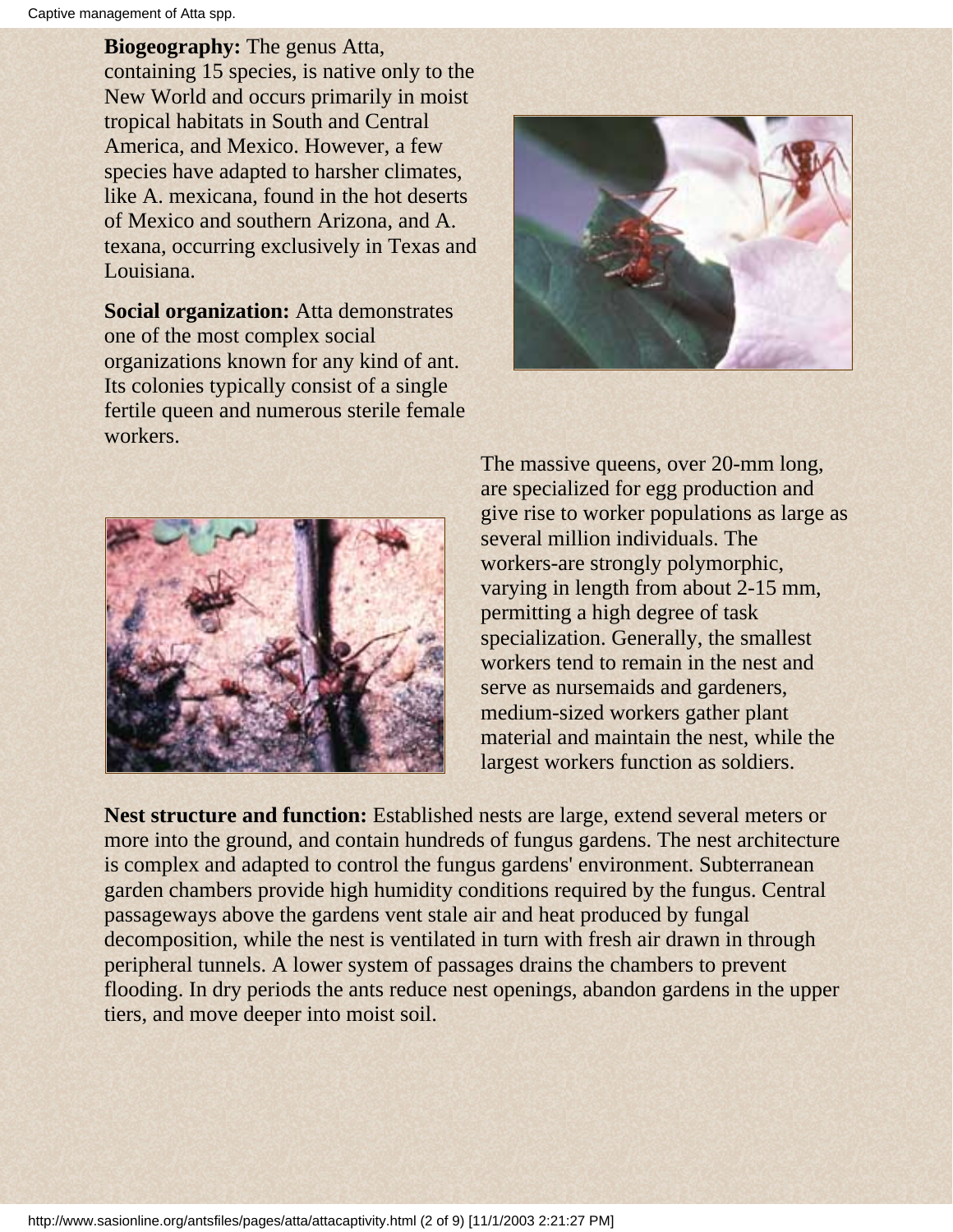**Colony reproduction:** Mature colonies annually produce winged reproductive forms, or males and virgin queens; mass mating flights often occur at the start of the rainy season. The young queens carry a bit of fungus from their parental nest within their mouthparts. The males die shortly after mating, while the queens shed their wings and quickly excavate shallow burrows. Each queen rears her first brood (eggs, larvae, and pupae) and fungus garden in isolation.



Developing workers assume domestic duties and soon begin to forage for plant material. Colony growth is slow at first, then proceeds rapidly, and maturity is attained in about five years.



**Fungal substrate:** The plant material used by the ants to grow their gardens is called fungal substrate. Since Atta is an agricultural pest, research has focused on substrate selection and foraging strategy (see Cherrett, 1968; Rockwood, 1976; Bowers and Porter, 1981; Waller, 1982). Atta naturally utilizes a wide variety of fungal substrate, but prefers introduced or agricultural cultivars over native plants, new leaves and flowers over mature leaves, and plant material with a relatively high water content. Plants with tough or distasteful leaves are generally avoided.

**Gardening behavior:** Fungal substrate is collected and manipulated assemblyline style. A worker straddles a leaf to be cut, measures a portion with her legspan, then rotates and shears the leaf with sharp mandibles. Columns of returning foragers carry small disks of plant material held over their heads. Plant fragments brought into the nest are processed by series of progressively smaller workers. The substrate is broken apart, macerated finely, treated with enzymes,-and added to the upper and outer regions of the gardens. The ants fertilize their gardens with fecal droplets, meticulously weed out undesirable species of fungi, and harvest portions used for food. Old and exhausted pieces of the gardens are removed from basal regions and discarded as debris.

**Fungus garden structure and function:** The gardens look like globular masses of gray, sponge-like material, and are typically 10-25 cm in diameter. The ants' gardening behavior determines the appearance of a garden, which varies along its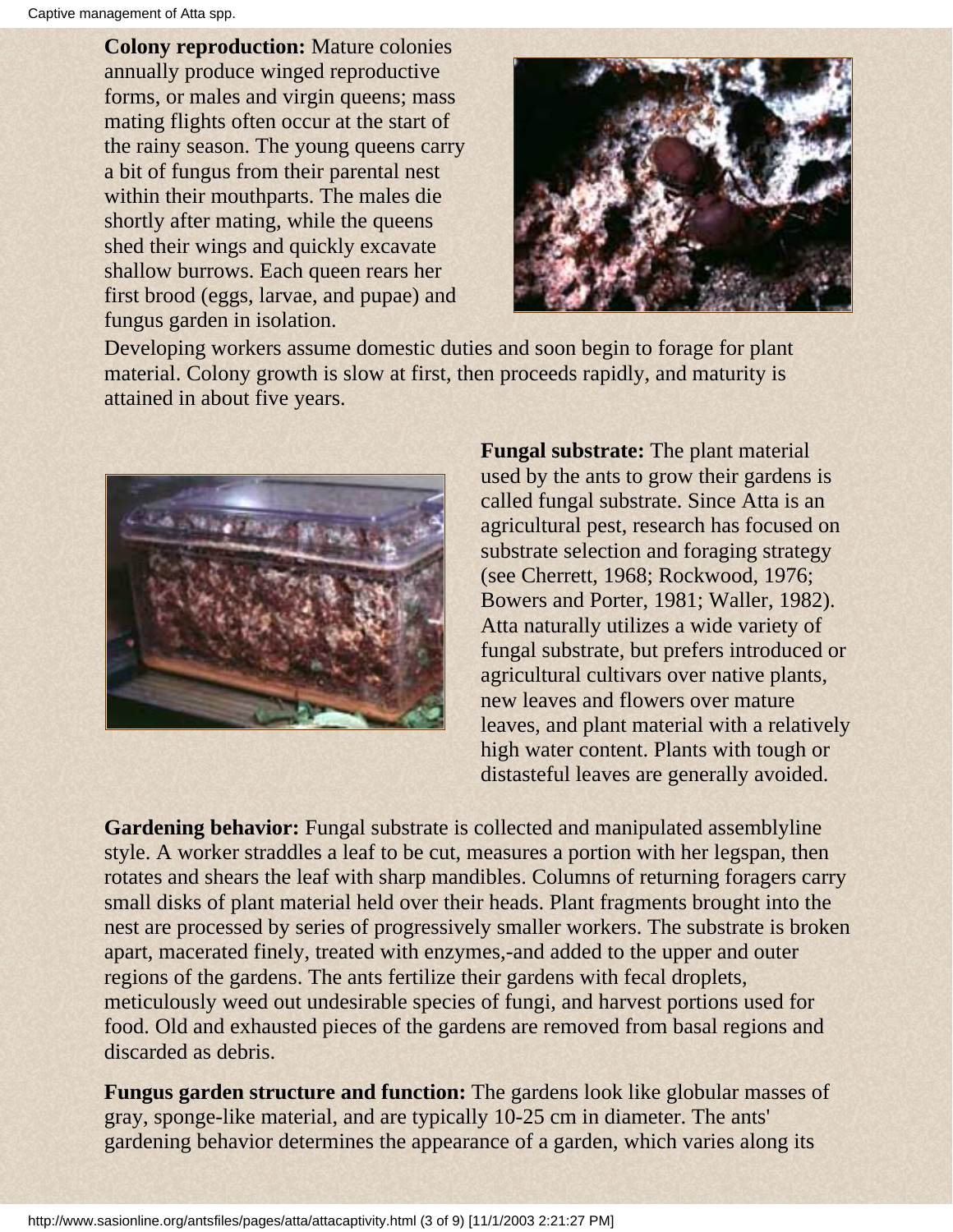height. The upper and outer regions are formed into relatively large gray cells with thin granular walls. The base of the garden is compacted from the weight above and consists of smaller, yellow-brown cells. As a garden matures, it becomes peppered with light colored clusters of fungal mycelium. These nutrient-rich growths are the principal diet of the colony (workers also ingest sap from cut leaves). Both the queen and brood are held within the maze of fungal chambers.

**Ant-fungus mutualism:** The ants and fungus evolved in close association resulting in a mutualistic relationship where both species benefit and are completely interdependent. While the fungus provides the ants with food, the ants' behavior is directed principally toward sheltering the fungus and bringing it substrate, protecting it from-competing fungi and other organisms, and helping it reproduce and disperse. Neither the ants nor the fungus can survive for long without the other.

## **CAPTIVE MANAGEMENT OF ATTA**

Laboratory maintenance of research colonies has been detailed by Weber (1972, 1976, 1979, and 1982) and summarized by Holldobler and Wilson (1990). Colony development by newly mated, wild-caught queens has been reported most recently by Weber (1972),

Mintzer and Vinson (1985), and Mintzer (1987). Also, the design and care of display colonies has been briefly described by Ditmars (1938) and Morgan (1991). The husbandry requirements of all species are virtually identical.

**Standard housing and care:** Weber's now conventional method of husbandry employs small containers, called garden chambers, to house the colony and its fungus gardens; clear plastic containers serve as observation nests. The shape and size of the garden chambers are relatively unimportant, as the ants are highly adaptable, and given an optimal environment, will readily grow their fungus in any small protective cavity.

To accommodate an expanding colony, garden chambers are linked together with tunnels made from clear tubing. Tunnels can be almost any length, but an optimal width is 2.5 cm in diameter. Wider passageways may be used by the ants as gardening sites, while much narrower tunnels restrict the free flow of workers carrying substrate.

Plant material is placed in a separate container, called the foraging area, also connected to the observation nest with tubing.

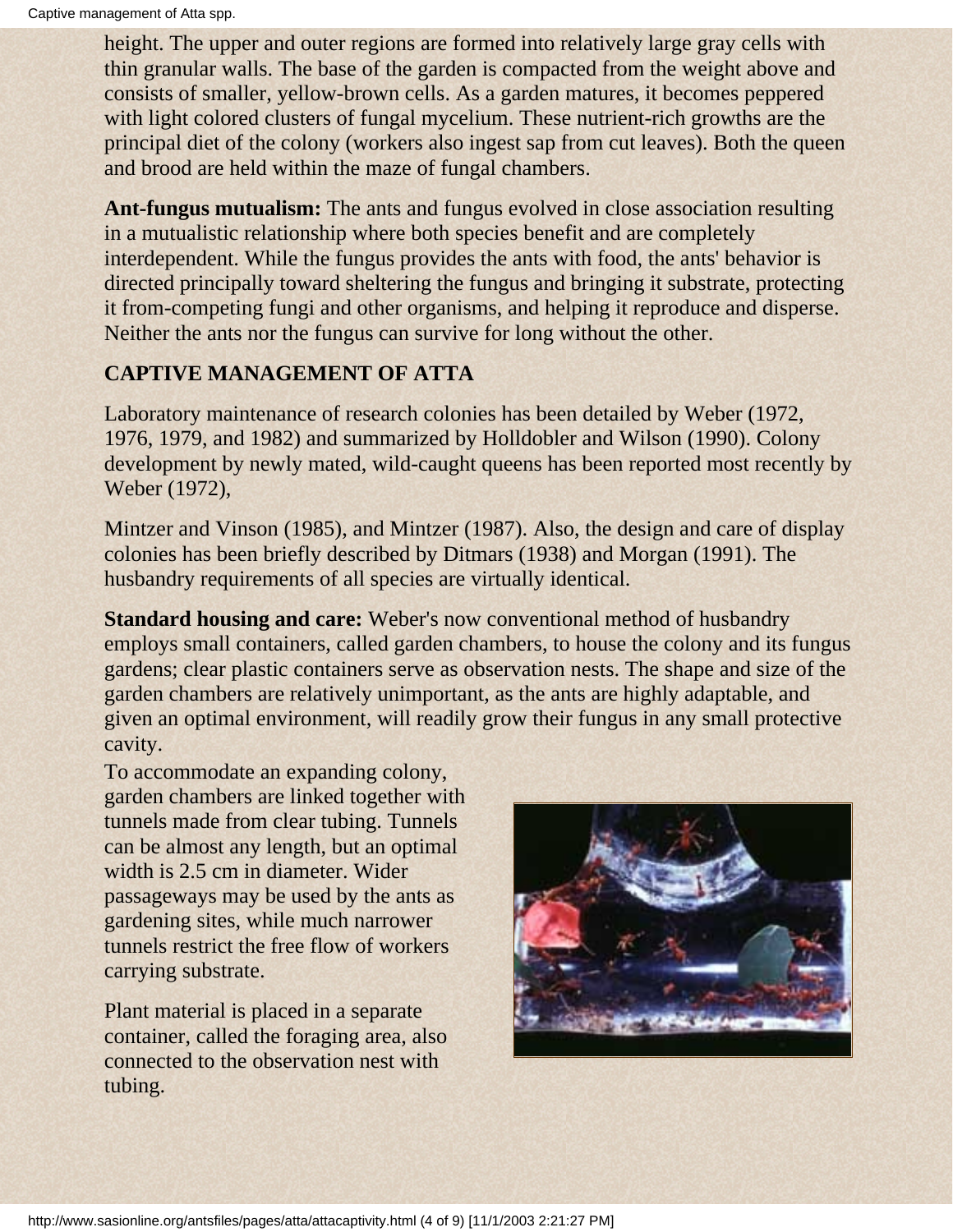Captive colonies are typically maintained on fresh plant material that the ants cut and process as they would in nature. Foraging area debris, consisting of unused substrate, spent fungus, and dead ants, is periodically removed.

If the garden chambers and foraging area are not otherwise contained, it is crucial that all components be well constructed and fit precisely. The ants will eventually chew open and escape from any small space, and begin to forage outside of their enclosure. Aquarium sealant can be used to temporarily repair small cracks or holes used by escaping ants.

The moisture and temperature requirements of the fungus gardens are much stricter than those of the ants, thus the environment within the garden chambers is critical, while that of areas occupied only by the ants is of secondary significance.

**Moisture requirements:** The fungus gardens need a constant, highly humid atmosphere, preferably at or near the saturation point (100% RH). Weber placed clean moist sand in containers housing small colonies, which have less ability to regulate moisture levels, but noted that sand was unnecessary for most large colonies with established gardens. A related problem is the accumulation of water within garden chambers from condensation, which is detrimental to the fungus if left unchecked.

The ants, in contrast, tolerate a wide range of humidity levels. They will survive in a dry atmosphere as long as they have access to drinking water. Weber recommended that humidity levels in the foraging area be kept relatively dry (20-50% RH) to prevent the formation of molds. At the Insectarium, foraging areas are kept humid (>60% RH) and regular debris removal eliminates mold problems. In a humid atmosphere, plant material remains fresher and ants do not require drinking water.

**Temperature and lighting:** Room temperatures of 25-27°C are ideal for fungal growth, while temperatures of 20°C and 30°C are suboptimal for fungus grown in laboratory cultures (Weber, 1972).

The ants function well within a broader range of temperatures. Their metabolism slows at cooler temperatures; if briefly chilled they become torpid, but recover when warmed. Temperatures below freezing or above 35°C are lethal.

Colonies readily adapt to lighting at normal room intensities, and can have additional illumination for viewing provided the garden chambers are not overheated. Observation nests should never be exposed to direct sunlight.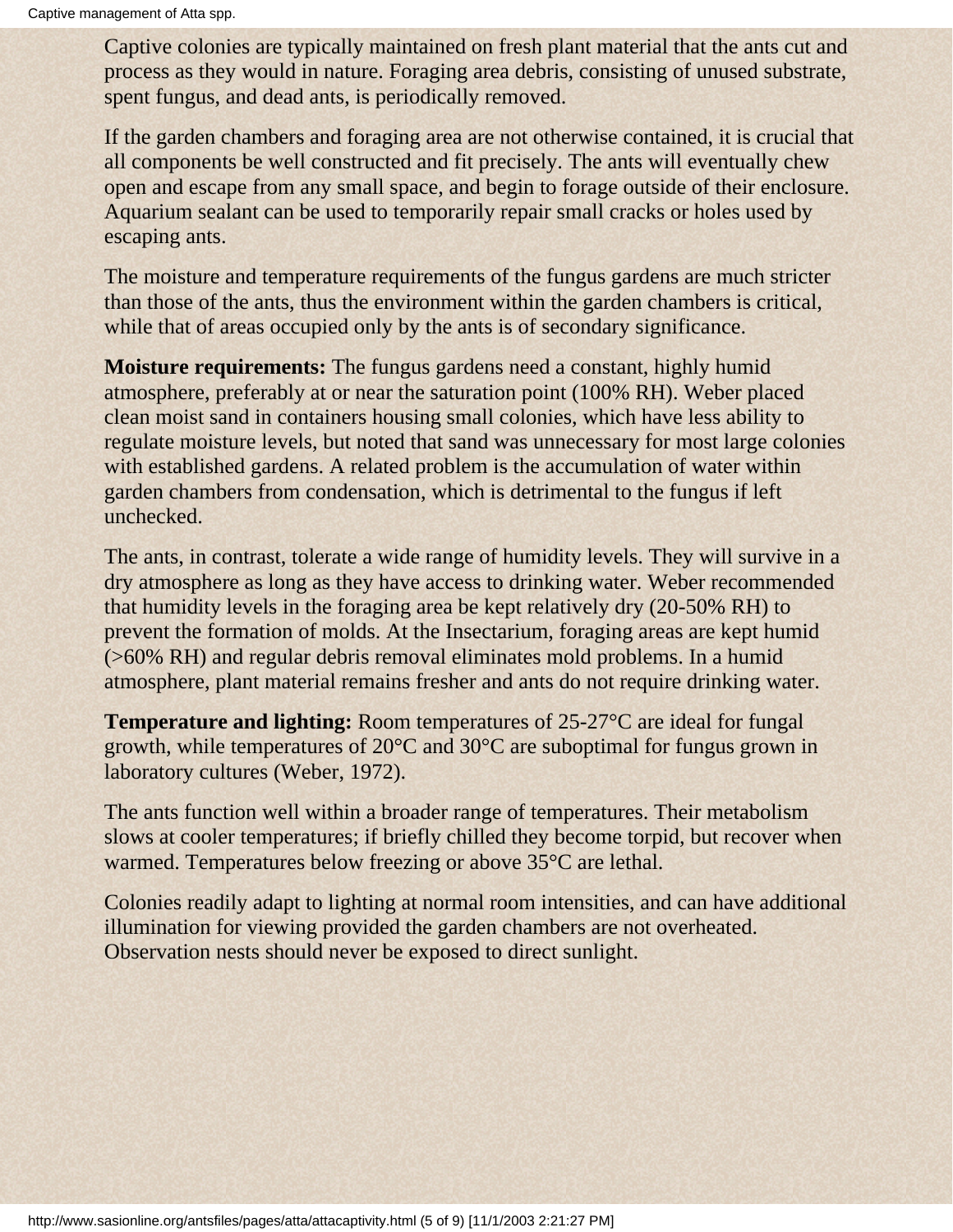

**A simple method of housing:** At the Insectarium, surplus or reserve colonies are maintained as small populations. Each colony is housed in a single garden chamber held within a glass aquarium. The garden chamber is a clear plastic l9x14xlO cm specimen box ([Table 2\)](http://www.sasionline.org/antsfiles/pages/atta/table2.html) with a 2.5 cm diameter hole in one end for the nest entrance.

The garden chambers are modified for moisture control. An important component is Hydrostone [\(Table 2\)](http://www.sasionline.org/antsfiles/pages/atta/table2.html), a material used like plaster-of-Paris but is more durable when cured. A 2-cm thick layer of Hydrostone is cast into the floor of each garden chamber.

Since Hydrostone absorbs water, this base layer acts as a moisture reservoir and also wicks away any excess condensation. The plastic bottom of the garden chamber is drilled with four 6-mm holes, one near each corner. These holes extend part way into the Hydrostone and allow for drainage. While not essential, tan Mortar Color [\(Table](http://www.sasionline.org/antsfiles/pages/atta/table2.html) [2](http://www.sasionline.org/antsfiles/pages/atta/table2.html)) can be added to the Hydrostone during preparation to give it a natural color.

A standard 37.8-liter (10-gal.) aquarium provides a convenient foraging area for a small colony. If desired, larger tanks can be used for more populous colonies housed in several garden chambers. It is not necessary to interconnect garden chambers with tubing as the workers travel freely between boxes. To deter escape, sealant in the inner corners of the aquarium is removed with a razor, and about a 1O-cm wide band of 3-in-One Household Oil [\(Table 2\)](http://www.sasionline.org/antsfiles/pages/atta/table2.html) is smeared on the glass around the upper inside perimeter. Atta workers are adept climbers, and the slippery barrier works best if the surface is wiped clean and the oil reapplied at weekly intervals.

Foraging area cleaning and ant population reduction, when needed, are accomplished simultaneously. The garden chamber is transferred to a clean aquarium and the old foraging area, containing debris and excess workers, is placed in the freezer.

**Fungus garden management:** Proper fungus garden management is the key to successfully keeping Atta. Fungus gardens are routinely monitored to distinguish healthy, actively growing gardens from ones that are shrinking or otherwise failing. Management practices are directed towards helping the ants maintain an optimal environment for fungal growth.

Seasonal variables have a profound affect on management strategy. Spring and summer bring high atmospheric humidity and moisture-laden plant material. Consequently, excess moisture typically condenses in the garden chambers and must be eliminated. Winter brings low atmospheric humidity and reduced plant moisture, and garden desiccation must be prevented.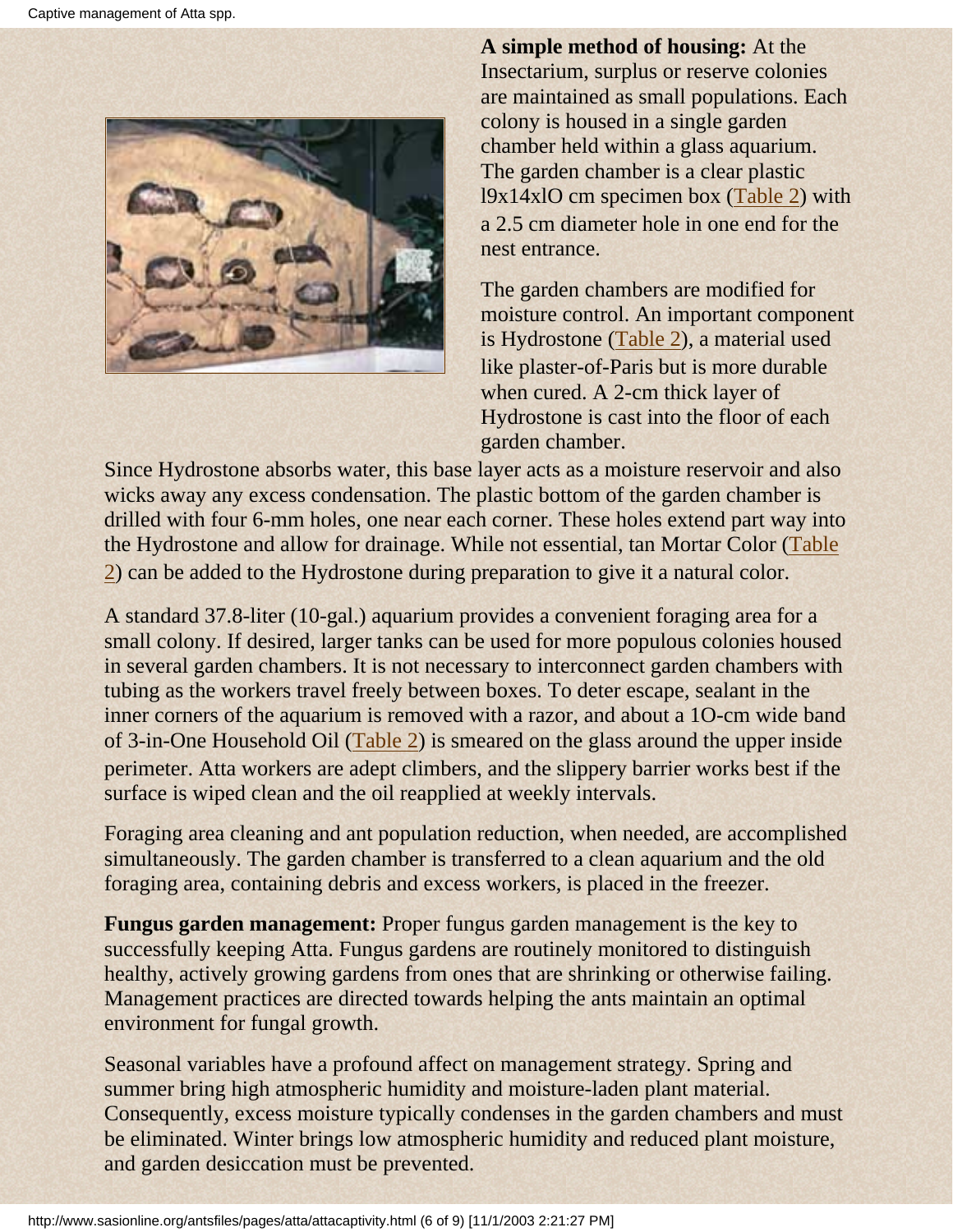Garden chamber moisture levels are controlled by regulating moisture input and output. Excess moisture is reduced by a combination of adequate drainage, increased ventilation, and dry substrate. Moisture levels are raised by providing moist substrate, adding water to the Hydrostone, and reducing ventilation.

**Substrate source and utilization:** Fungal substrate is obtained from several sources (Tables  $3 \& 4$  $3 \& 4$ ), and available choices include numerous plant species in about 40 genera and 25 families. Zoo landscape plants and weeds are used predominantly during the growing season. In the winter, the ants depend on plants that are winter-hardy, grown in the greenhouse, or acquired as grocery produce. Substrate acceptability was determined by experimentation. Plant material offered to the ants is free of insecticides and fungicides.

The amount of substrate needed depends on colony size. Very young colonies benefit from continually available substrate, but several heavy offerings per week are sufficient for large established colonies. Plant species are routinely varied because the ants typically lose interest in the same material offered on several consecutive days.

## **GETTING STARTED WITH ATTA**

New colonies cannot be started from captive colonies, which are normally maintained at population levels far below those of mature colonies, and are thus unlikely to develop winged reproductives. Further, the mating flights of most ants follow environmental conditions, which are nearly impossible to duplicate (Holldobler and Wilson, 1990). Surplus colonies are sometimes obtainable from suppliers, but their availability ultimately depends on some method of field collection.

**Field collection:** Newly mated queens are easy to collect as they wander over the ground or excavate burrows. The principle difficulty is the need to be in the field following the mating flights, which occur infrequently and are not easy to predict. Colony excavation is the most consistently reliable means of acquiring livestock.

Collecting a mature colony, deeply entrenched and well-defended, is a formidable task. However, colonies less than are year old are easily collected and can often be found near mature colonies. Young nests of some species can be identified by their characteristic turret-like opening, which later disappears (Weber, 1972), and relatively small foraging processions.

The single garden, containing the queen, attendant workers and brood, can be exposed near the surface and gently scooped into a small container; it is unnecessary to collect foraging workers. The gardens are fragile and should be handled carefully during collection and transit, although workers quickly repair damaged gardens.

**Importation permits and pest potential:** Leaf-cutting ants are agricultural pests and should be treated responsibly. U.S. Department of Agriculture - Animal & Plant Health Inspection Service (USDA-APHIS) Plant Protection Quarantine (PPQ) Form 526 must be approved by both your state entomologist and federal officials before non-native species can be obtained from a supplier or imported into the United States;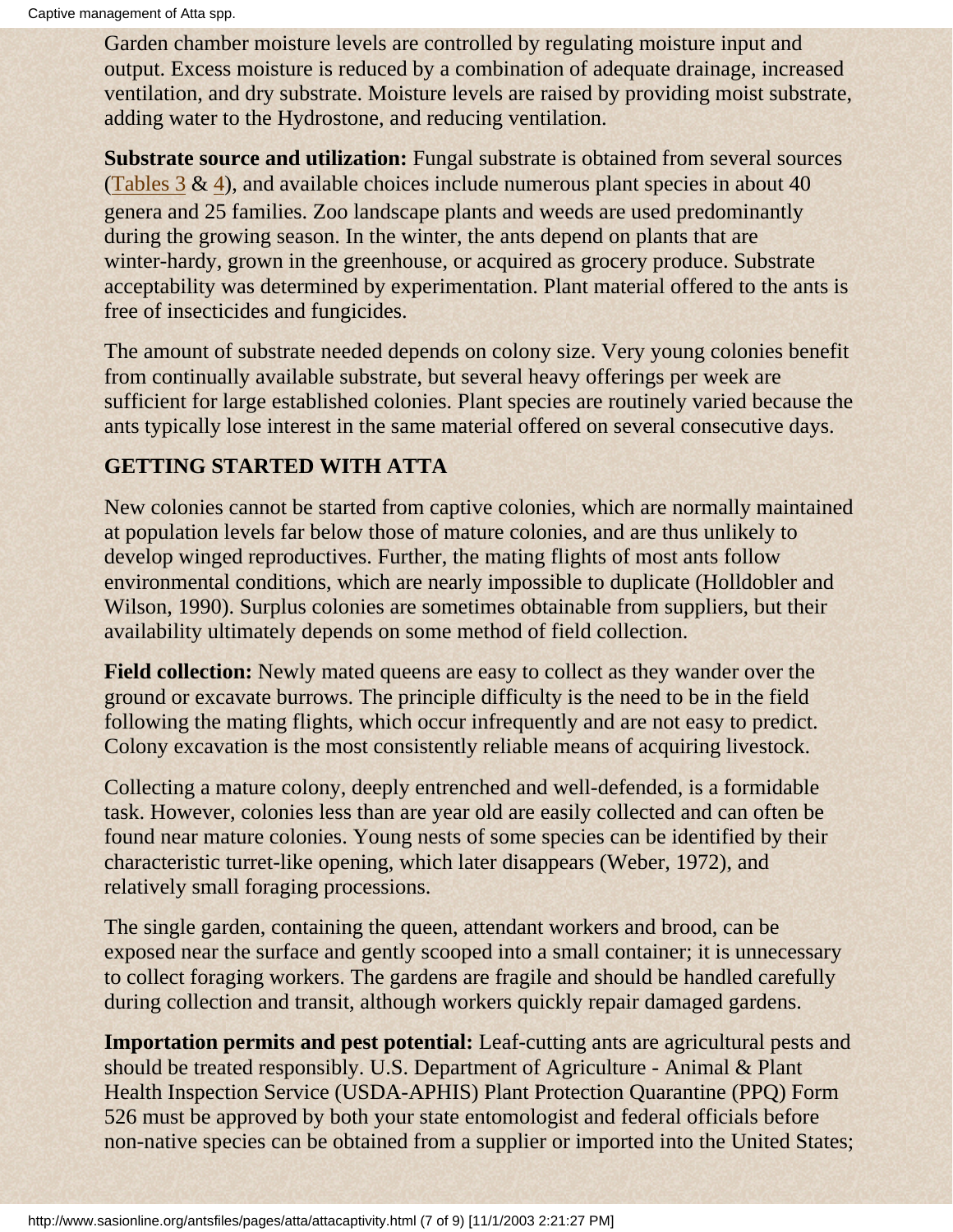other countries may have similar regulations.

The pest potential of a captive colony is negligible since the queen is the only reproductive individual, and given the opportunity to escape, is unlikely to abandon the security of the gardens. It is also improbable that tropical species could establish in temperate regions.



#### **Acknowledgments**

Portions of the text were adapted from an article by the author in Backyard Bugwatching with permission from Sonoran Arthropod Studies Inc; substrate plants were compiled with the help of Milan Busching and classified by Rob Halpern; Ray Mendez recommended Hydrostone for ant nests; the Ohio and United States Departments of Agriculture approved importation permits; Kathy Beil-Morgan provided manuscript comments.

### **REFERENCES**:

BOWERS, M.A. and PORTER, S.D. (1981): Effect of foraging distance on water content of substrates harvested by Atta columbica (Guerin). Ecology 62:273-275.

CHERRETT, J.M. (1968): The foraging behaviour of Atta cephalotes L. (Hymenoptera, Formicidae). I. Foraging patterns and plant species attacked in tropical rain forest. J. Anim. Ecol. 37:387-403.

HOLLDOBLER, B. & WILSON, E.O. (1990): The ants. Belknapp Press of Harvard University Press, Cambridge. 732 pp.

LOFGREN, C.S. & VANDER MEER, R.L. (eds) (1986): Fire ants and leaf-cutting ants. biology and management. Westview Press, Boulder and London. 435 pp.

MINTZER, A.C. (1987): Primary polygyny in the ant Atta texana: number and weight of females and colony foundation success in the laboratory. Insectes Sociaux 34(2):108-117. ~

MINTZER, A.C. and VINSON S.B. (1985): Cooperative colony foundation by females of the leafcutting ant Atta texana in the laboratory. J. New York Entomol. Soc. 93(3):1047-1051.

MORGAN, R.C. (1991): Leaf-cutting ants on parade. Backyard Bugwatching No. 13.

ROCKWOOD, L.L. (1976): Plant selection and foraging patterns in two species of leaf-cutting ants (Atta). Ecology 57:48-61.

WALLER, D.A. (1982): Leaf-cutting ants and avoided plants: defences against Atta texana attack. Oecologia 52:400-403.

WEBER, N.A. (1972): Gardening ants. the Attines. Memoirs of the American Philosophical Society, Philadelphia, Vol. 92, 146 pp.